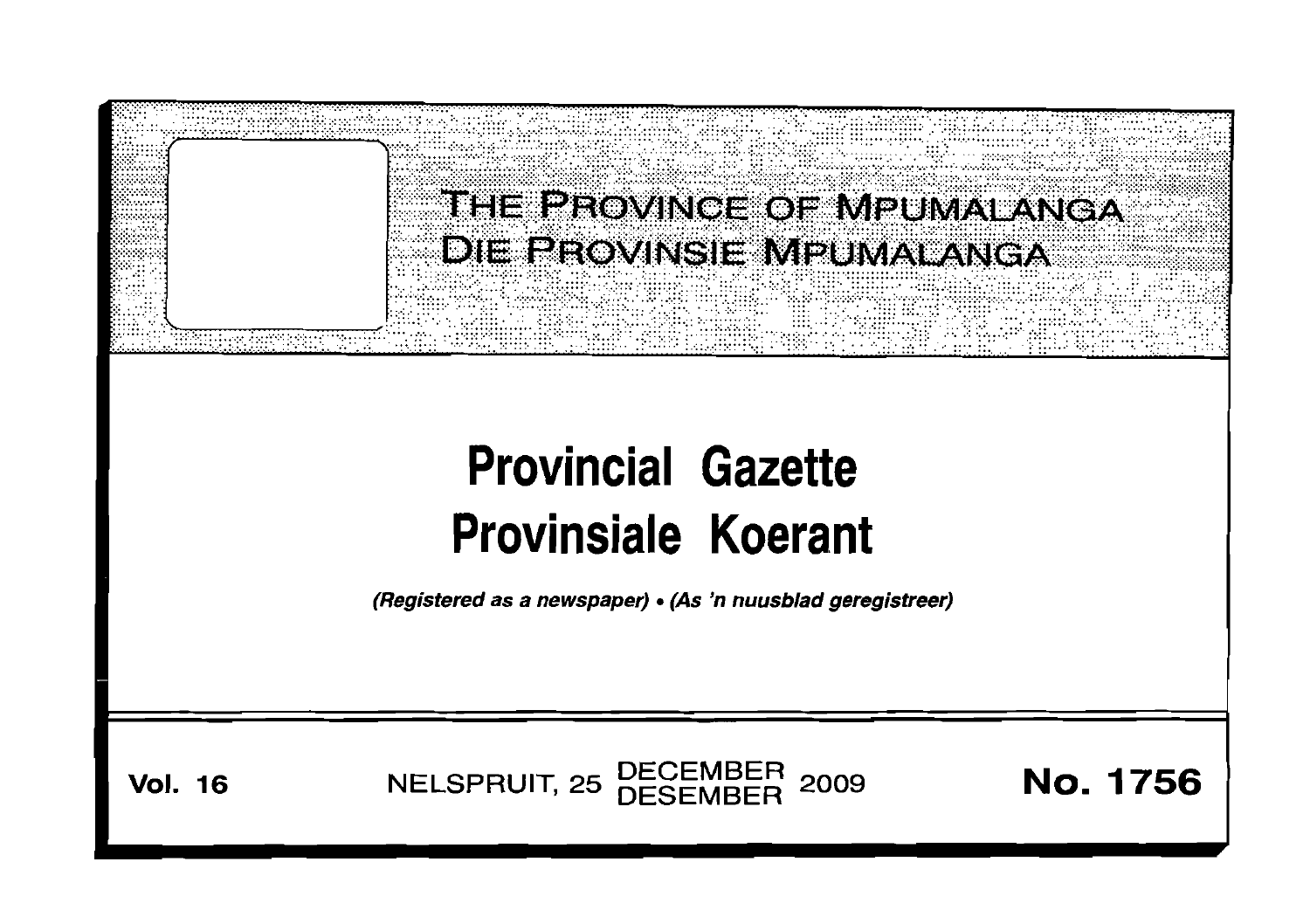#### **IMPORTANT NOTICE**

**The Government Printing Works will not be held responsible for faxed documents not received due to errors on the fax machine or faxes received which are unclear or incomplete. Please be advised that an "OK" slip, received from a fax machine, will not be accepted as proof that documents were received by the GPW for printing. If documents are faxed to the GPW it will be the sender's responsibility to phone and confirm that the documents were received in good order.**

**Furthermore the Government Printing Works will also not be held responsible for cancellations and amendments which have not been done on original documents received from clients.**

# **CONTENTS· INHOUD**

Page Gazette

| No. |                                                 | raye<br>No. | Gazene<br>No. |
|-----|-------------------------------------------------|-------------|---------------|
|     | <b>GENERAL NOTICES · ALGEMENE KENNISGEWINGS</b> |             |               |
| 399 |                                                 | 8           | 1756          |
| 399 |                                                 | 8           | 1756          |
| 400 |                                                 | 8           | 1756          |
| 400 |                                                 | 9           | 1756          |
| 401 |                                                 | 9           | 1756          |
| 401 |                                                 | 9           | 1756          |
| 402 |                                                 | 10          | 1756          |
| 402 |                                                 | 10          | 1756          |
| 403 |                                                 | 10          | 1756          |
| 403 |                                                 | 11          | 1756          |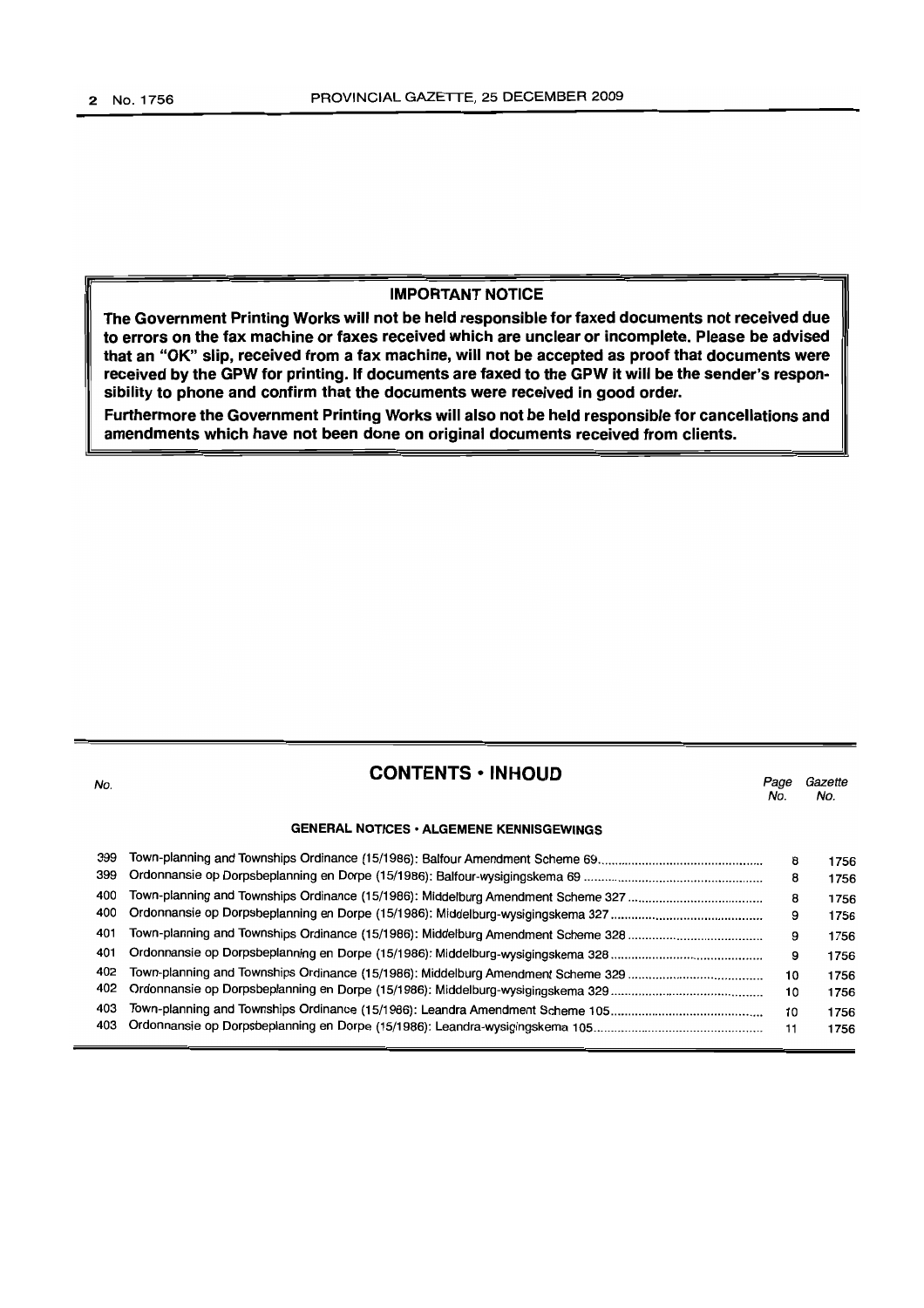| <b>IMPORTANT NOTICE</b>                                                                                                                                            |                                     |  |  |  |  |
|--------------------------------------------------------------------------------------------------------------------------------------------------------------------|-------------------------------------|--|--|--|--|
| The                                                                                                                                                                |                                     |  |  |  |  |
| <b>Mpumalanga Province Provincial Gazette Function</b>                                                                                                             |                                     |  |  |  |  |
| will be transferred to the                                                                                                                                         |                                     |  |  |  |  |
| <b>Government Printer in Pretoria</b>                                                                                                                              |                                     |  |  |  |  |
| as from 1 April 2005                                                                                                                                               |                                     |  |  |  |  |
| <b>NEW PARTICULARS ARE AS FOLLOWS:</b>                                                                                                                             |                                     |  |  |  |  |
| <b>Physical address:</b>                                                                                                                                           | <b>Postal address:</b>              |  |  |  |  |
| <b>Government Printing Works</b><br>149 Bosman Street<br>Pretoria                                                                                                  | Private Bag X85<br>Pretoria<br>0001 |  |  |  |  |
| <b>New contact persons:</b> Louise Fourie Tel.: (012) 334-4686<br>Mrs H. Wolmarans Tel.: (012) 334-4591                                                            |                                     |  |  |  |  |
| Fax number: (012) 323-8805                                                                                                                                         |                                     |  |  |  |  |
| E-mail address:<br>hester.wolmarans@gpw.gov.za<br>louise.fourie@gpw.gov.za                                                                                         |                                     |  |  |  |  |
| <b>Contact persons for subscribers:</b>                                                                                                                            |                                     |  |  |  |  |
| Mrs S. M. Milanzi Tel.: (012) 334-4734<br>Mrs J. Wehmeyer Tel.: (012) 334-4753<br>Fax.: (012) 323-9574                                                             |                                     |  |  |  |  |
| This phase-in period is to commence from 18 March 2005 (suggest date of advert)<br>and notice comes into operation as from 1 April 2005.                           |                                     |  |  |  |  |
| Subscribers and all other stakeholders are advised to send their advertisements<br>directly to the Government Printing Works, two weeks before the 1st April 2005. |                                     |  |  |  |  |
| In future, adverts have to be paid in advance<br>before being published in the Gazette.                                                                            |                                     |  |  |  |  |
| <b>AWIE VAN ZYL</b>                                                                                                                                                |                                     |  |  |  |  |
| <b>Advertising Manager</b>                                                                                                                                         |                                     |  |  |  |  |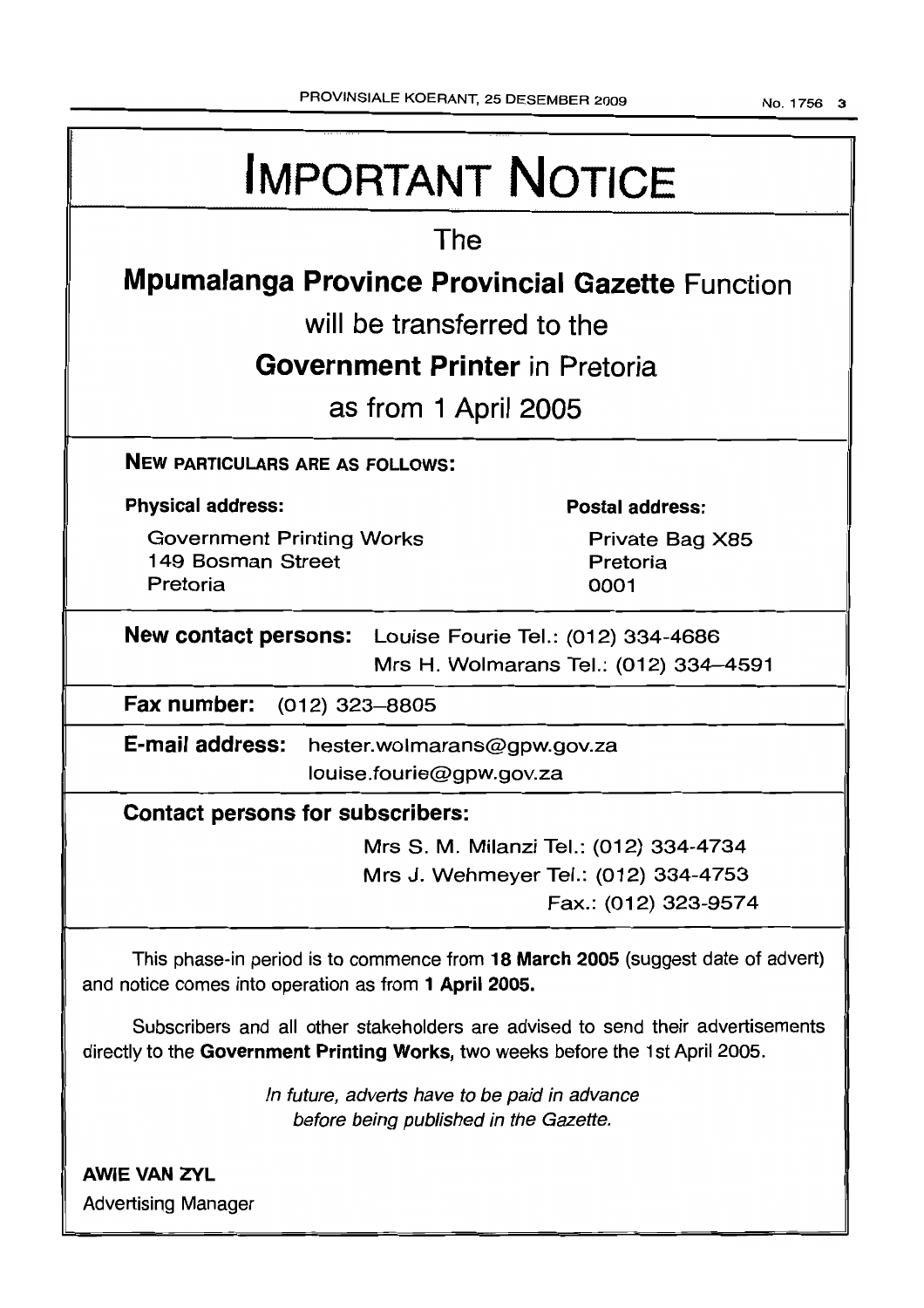IT IS THE CLIENTS RESPONSIBILITY TO ENSURE THAT THE CORRECT AMOUNT IS PAID AT THE CASHIER OR DEPOSITED INTO THE GOVERNMENT PRINTING WORKS BANK ACCOUNT AND ALSO THAT THE REQUISITION/COVERING LETTER TOGETHER WITH THE ADVERTISEMENTS AND THE PROOF OF DEPOSIT REACHES THE GOVERNMENT PRINTING WORKS IN TIME FOR INSERTION IN THE PROVINCIAL GAZETTE.

**No ADVERTISEMENTS WILL BE PLACED WITHOUT PRIOR PROOF OF PRE-PAYMENT.**

|                                                                                                                                              | $\frac{1}{4}$ page R 187.37<br>Letter Type: Arial<br>Size: 10<br>Line Spacing: At:<br>Exactly<br>11pt |
|----------------------------------------------------------------------------------------------------------------------------------------------|-------------------------------------------------------------------------------------------------------|
| <b>A PRICE</b><br><b>INCREASE OF</b><br><b>8,5% WILL BE</b><br><b>EFFECTIVE ON</b><br><b>ALL TARIFFS</b><br><b>FROM</b><br><b>1 MAY 2008</b> | $\frac{1}{4}$ page R 374.75<br>Letter Type: Arial<br>Size: 10<br>Line Spacing: At:<br>Exactly<br>11pt |
|                                                                                                                                              | $\frac{1}{4}$ page R 562.13<br>Letter Type: Arial<br>Size: 10<br>Line Spacing: At:<br>Exactly<br>11pt |
|                                                                                                                                              | $\frac{1}{4}$ page R 749.50<br>Letter Type: Arial<br>Size: 10<br>Line Spacing: At:                    |

SUBSCRIPTION: R 163,35 PER YEAR / R 749.50 PER PAGE = 25CM = R 30,00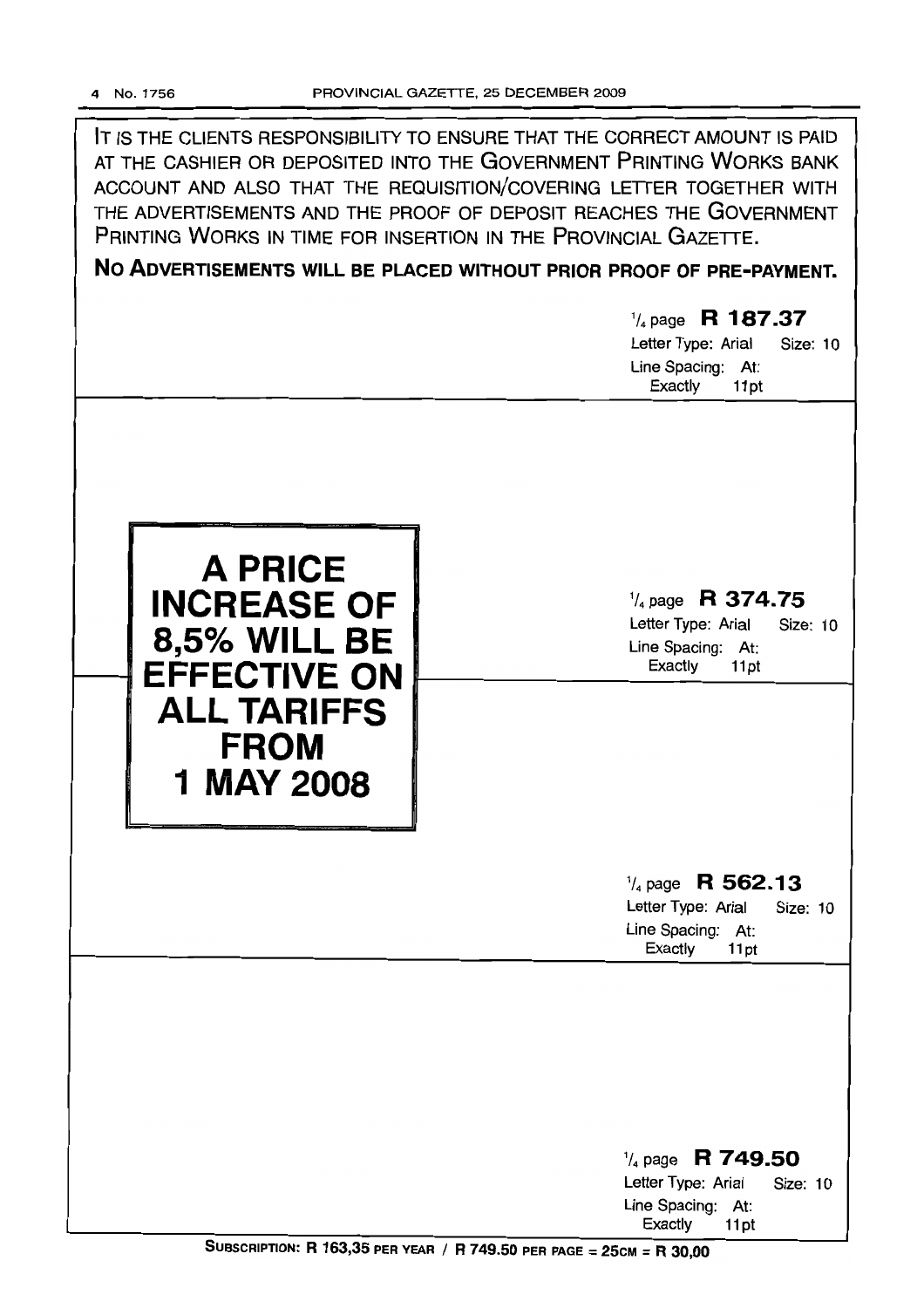



the advertiser;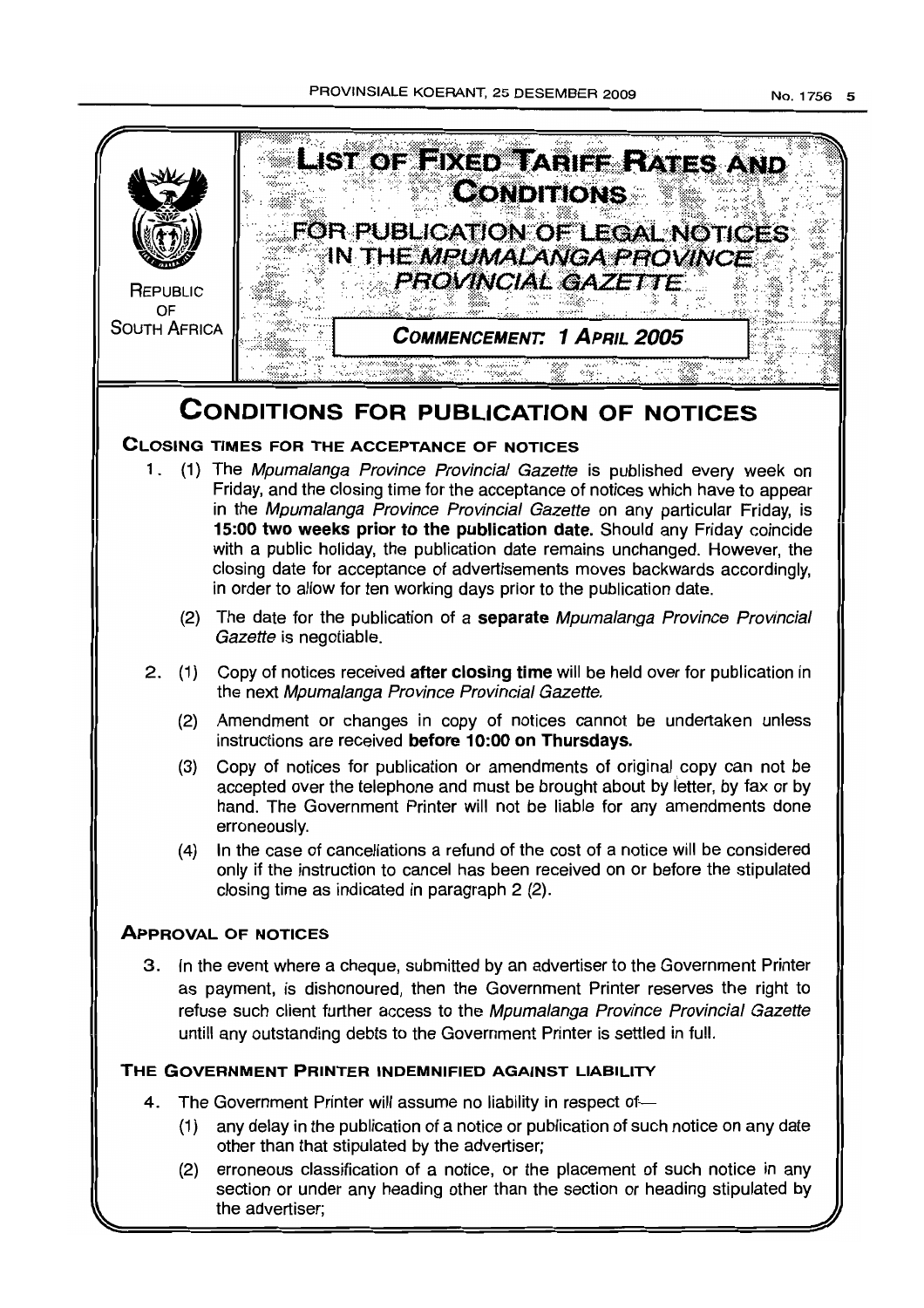any editing, revision, omission, typographical errors or errors resulting from faint  $(3)$ or indistinct copy.

# LIABILITY OF ADVERTISER

5. Advertisers will be held liable for any compensation and costs arising from any action which may be instituted against the Government Printer in consequence of the publication of any notice.

# **COPY**

- 6. Copy of notices must be typed on one side of the paper only and may not constitute part of any covering letter or document.
- 7. At the top of any copy, and set well apart from the notice, the following must be stated:

Where applicable

- (1) The heading under which the notice is to appear.
- (2) The cost of publication applicable to the notice, in accordance with the "Word Count Table".

# PAYMENT OF COST

- 9. With effect from 1 April 2005 no notice will be accepted for publication unless the cost of the insertion(s) is prepaid in CASH or by CHEQUE or POSTAL ORDERS. It can be arranged that money can be paid into the banking account of the Government Printer, in which case the deposit slip accompanies the advertisement before publication thereof.
- 10. (1) The cost of a notice must be calculated by the advertiser in accordance with the word count table.
	- (2) Where there is any doubt about the cost of publication of a notice, and in the case of copy, an enquiry, accompanied by the relevant copy, should be addressed to the Advertising Section, Government Printing Works, Private Bag X85, Pretoria, 0001 [Fax: (012) 323-8805], before publication.
- 11. Overpayment resulting from miscalculation on the part of the advertiser of the cost of publication of a notice will not be refunded, unless the advertiser furnishes adequate reasons why such miscalculation occurred. In the event of underpayments, the difference will be recovered from the advertiser, and the notice(s) will not be published until such time as the full cost of such publication has been duly paid in cash or by cheque or postal orders, or into the banking account.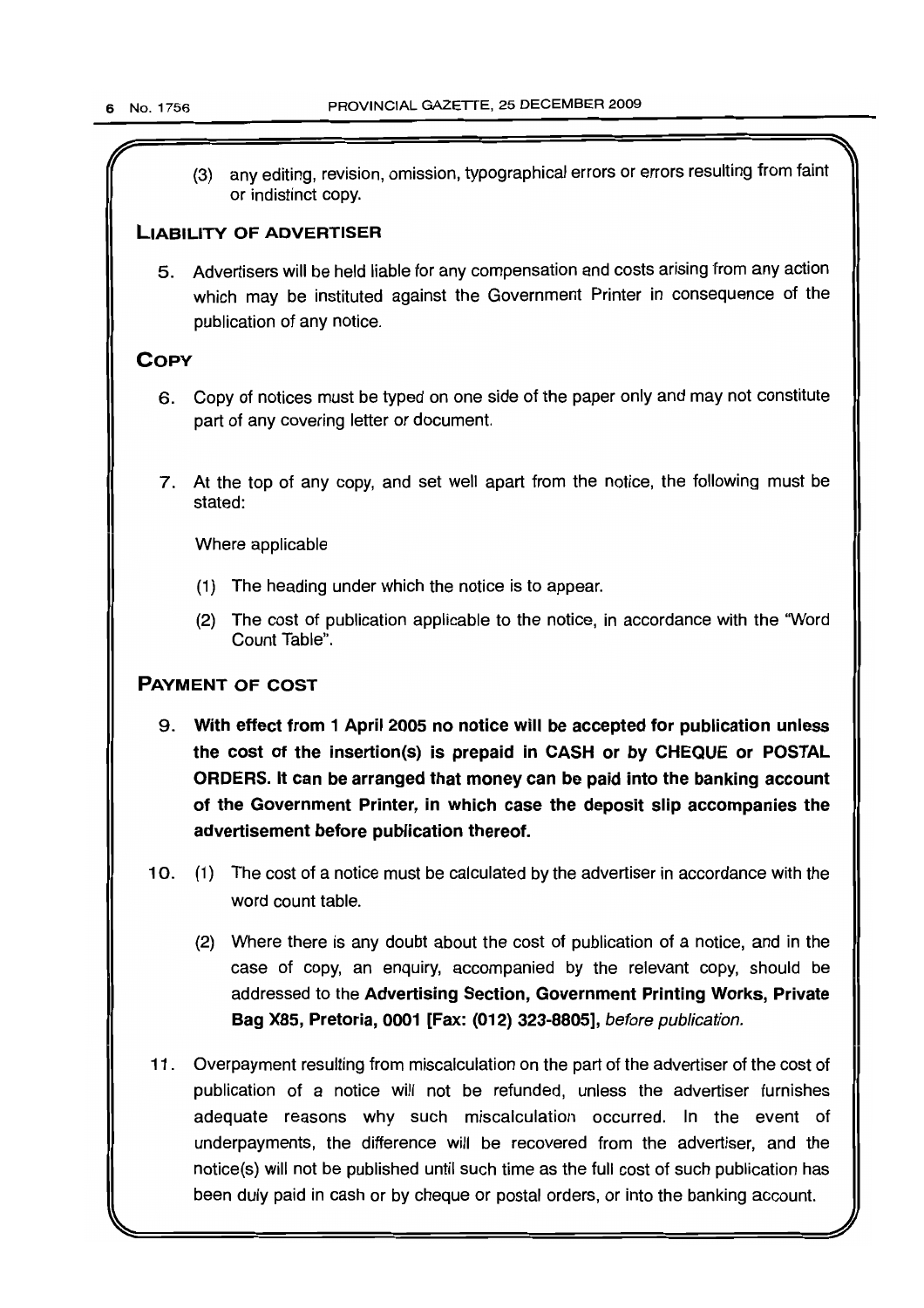- 12. In the event of a notice being cancelled, a refund will be made only if no cost regarding the placing of the notice has been incurred by the Government Printing Works.
- 13. The Government Printer reserves the right to levy an additional charge in cases where notices, the cost of which has been calculated in accordance with the Word Count Table, are subsequently found to be excessively lengthy or to contain overmuch or complicated tabulation.

# PROOF OF PUBLICATION

14. Copies of the Mpumalanga Province Provincial Gazette which may be required as proof of publication, may be ordered from the Government Printer at the ruling price. The Government Printer will assume no liability for any failure to post such Mpumalanga Province Provincial Gazette(s) or for any delay in despatching it/them.

# **GOVERNMENT PRINTERS BANK ACCOUNT PARTICULARS**

Bank: ABSA

BOSMAN STREET

Account No.: 4057114016

Branch code: 632005

Reference No.: 00000047

Fax No.: (012) 323 8805

# Enquiries:

| Mrs. L. Fourie    | Tel.: (012) 334-4686 |
|-------------------|----------------------|
| Mrs. H. Wolmarans | Tel.: (012) 334-4591 |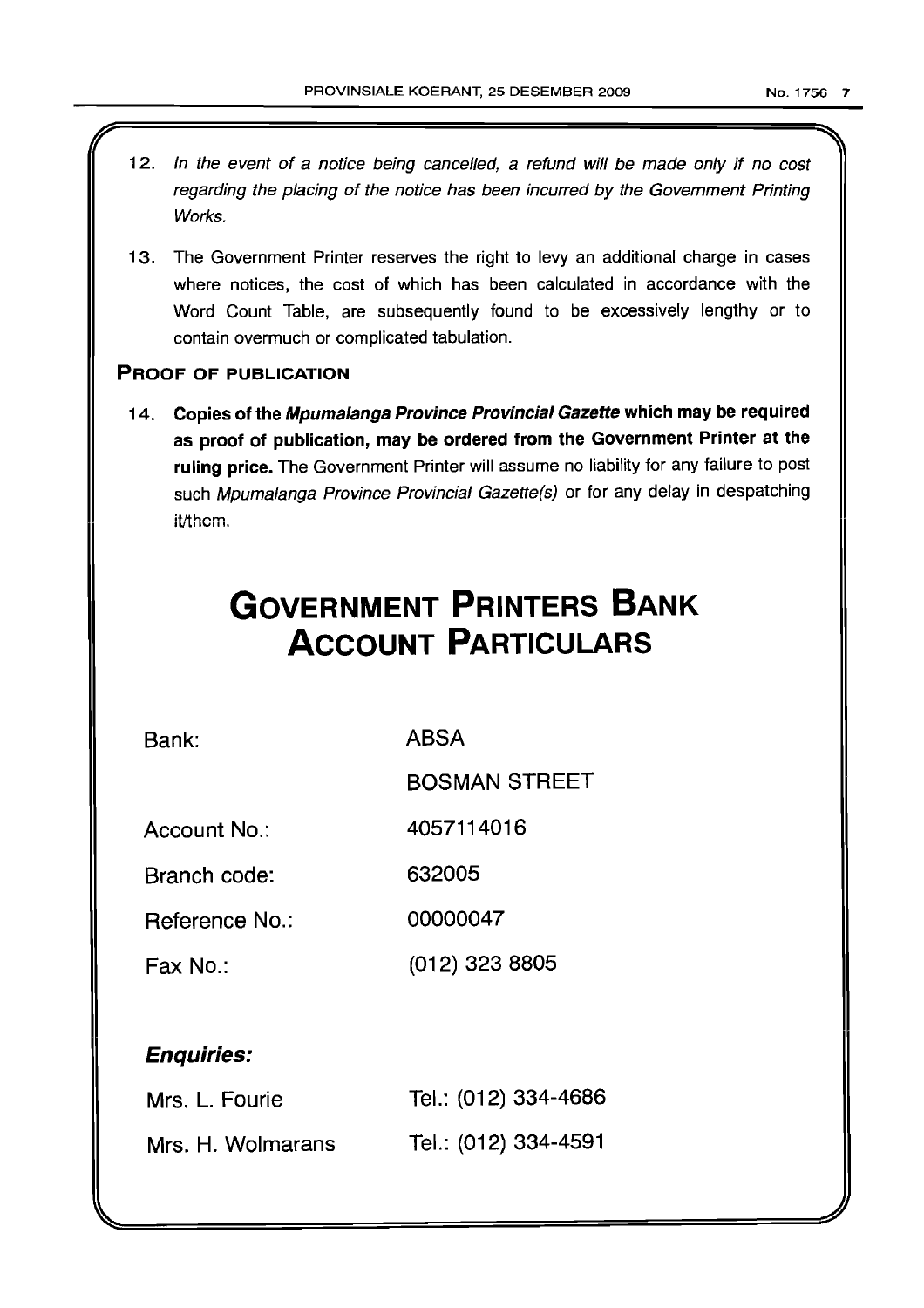# **GENERAL NOTICES • ALGEMENE KENNISGEWINGS**

#### **NOTICE 399 OF 2009**

#### **BALFOUR AMENDMENT SCHEME 69**

NOTICE **OF** APPLICATION FOR AMENDMENT OF TOWN-PLANNING SCHEME IN TERMS OF SECTION 56 (1) (b) (i) **OF** THE TOWN PLANNING AND TOWNSHIPS ORDINANCE, 1986 (ORDINANCE 15 OF 1986)

I, Hendrik Lochner Susan, the authorised agent of the owner of Erf 2005, Balfour, Province of Mpumalanga, hereby give notice in terms of section 56 (1) (b) (i) of the Town-planning and Townships Ordinance, 1986, that I have applied to the Dipaleseng Municipality for the amendment of the town-planning scheme known as the Balfour Town-planning Scheme, 1979, by the rezoning of the property described above, situated in Rissik & Dyer Streets, Balfour, from "General Residential 1" to "Special for offices".

Particulars of the application will lie for inspection during normal office hours at the Municipal Manager, Dipaleseng Municipality, corner of Stuart and Joubert Streets, Balfour, 2410, for a period of 28 days from 11 December 2009.

Objections to or representations in respect of the application must be lodged with or made in writing to the Municipality Manager, Dipaleseng Municipality, Private Bag Xl 005, Balfour, 2410, within a period of 28 days from 11 December 2009.

Address of agent: Reed & Partners Secunda, PO Box 985, Secunda, 2302. Tel No. (017) 631-1394. Fax No. (017) 631-1770.

#### **KENNISGEWING 399 VAN 2009**

#### **BALFOUR-WYSIGINGSKEMA 69**

KENNISGEWING VAN AANSOEK OM WYSIGING VAN DORPSBEPLANNINGSKEMA INGEVOLGE ARTIKEL 56 (1) (b) (i) VAN DIE ORDONNANSIE OP DORPSBEPLANNING EN DORPE, 1986 (ORDONNANSIE 15 VAN 1986)

Ek, Hendrik Lochner Susan, synde die gemagtigde agent van die eienaar van Erf 2005, Balfour, Provinsie Mpumalanga, gee hiermee ingevolge artikel 56 (1) (b) (i) van die Ordonnansie op Dorpsbeplanning en Dorpe, 1986, kennis dat ek by Dipaleseng Munisipaliteit, aansoek gedoen het om die wysiging van die dorpsbeplanningskema bekend as Balfourdorpsbeplanningskema, 1979, deur die hersonering van die eiendom hierbo beskryf, gelee in Rissik- & Dyerstraat, Balfour, van "Algemeen Residensieel 1" na "Spesiaal vir kantore".

Besonderhede van die aansoek lê ter insae gedurende gewone kantoorure by die kantoor van die Munisipale Bestuurder, Dipaleseng Munisipaliteit, hoek van Stuart- en Joubertstraat, Balfour, 2410, vanaf 11 Desember 2009.

Besware teen of vertoë ten opsigte van die aansoek moet binne 'n tydperk van 28 dae vanaf 11 Desember 2009, skriftelik by of tot die Munisipale Bestuurder, Dipaleseng Munisipaliteit, Privaatsak X1005, Balfour, 2410, gerig word.

Adres van agent: Reed & Vennote Secunda, Posbus 985, Secunda, 2302. Tel No. (017) 631-1394. Faks No. (017) 631-1770.

18-25

#### **NOTICE 400 OF 2009**

#### **MIDDELBURG AMENDMENT SCHEME 327**

NOTICE OF APPLICATION FOR AMENDMENT OF TOWN PLANNING SCHEME IN TERMS OF SECTION 56 (1) (b) (i) OF THE TOWN PLANNING AND TOWNSHIPS ORDINANCE, 1986 (ORDINANCE 15 OF 1986)

I, Heleen Keyter Va DrawMaster, being the authorized agent of the owner of Portions 1 & 2 of Err 2433, Township of Aerorand, hereby give notice in terms of section 56 (1) (b) (i) of the Town-planning and Townships Ordinance, that I have applied to the Steve Tshwete Local Municipality for the amendment of the town-planning scheme known as the Steve Tshwete Townplanning Scheme, 2004 by the rezoning of the properties described above situated at Sondagsrivier Street from "Residential 2" to "Residential 3" Guest house.

Particulars of the application will lie for inspection during normal office hours at the office of the Town Secretary, Room C314, Municipal Building, Middelburg, for a period of 28 days from 18 December 2009.

Objections to or representations in respect of the application must be lodqed with or made in writing to the Secretary at the above address or at P O Box 14, Middelburg, 1050, within a period of 28 days from 18 December 2009.

Address of agent: Heleen Keyter t/a DrawMaster, P O Box 2972, Middelburg, 1050.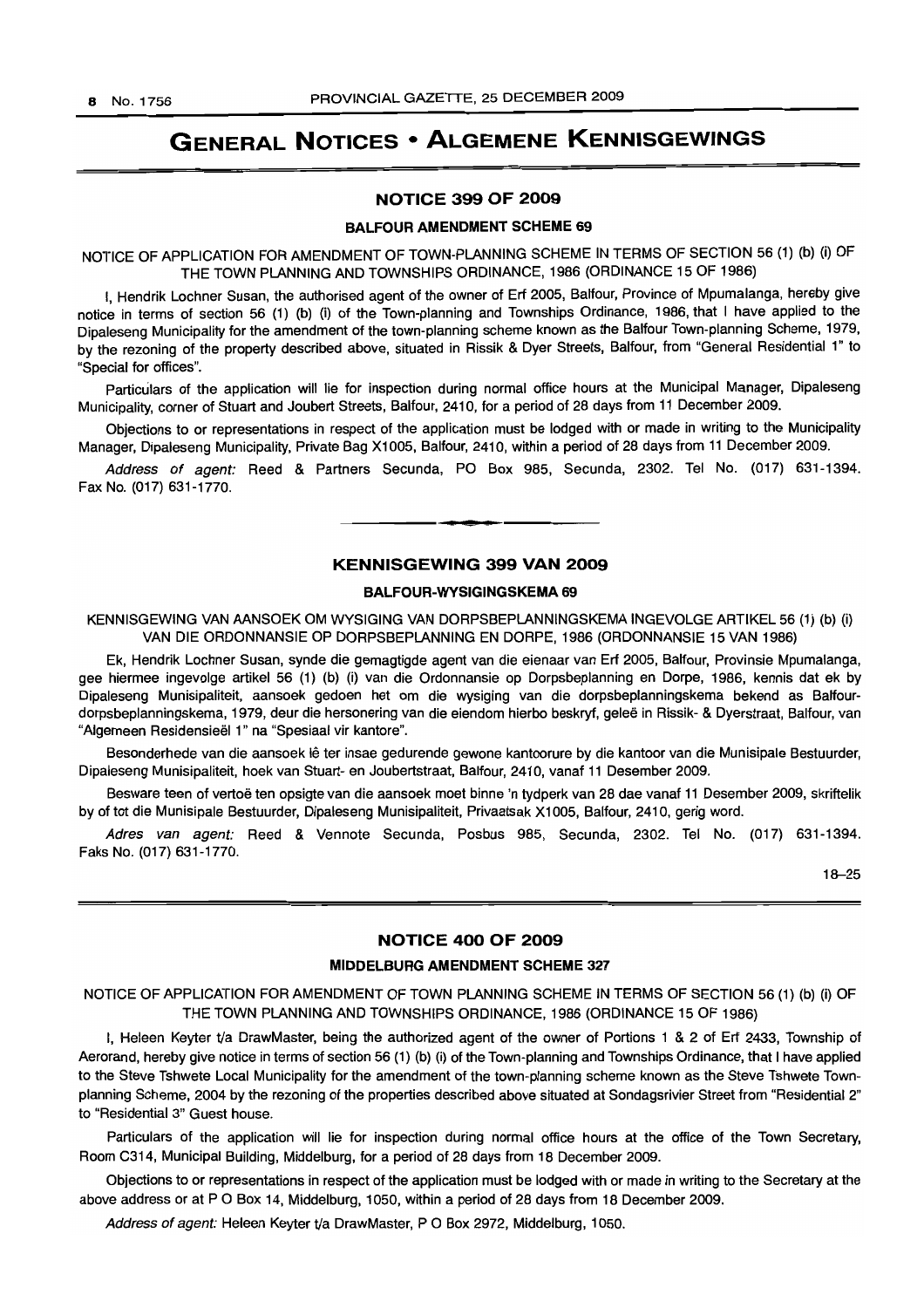# **KENNISGEWING 400 VAN 2009**

#### **MIDDELBURG·WYSIGINGSKEMA 327**

KENNISGEWING VAN AANSOEK OM WYSIGING VAN DORPSBEPLANNINGSKEMA INGEVOLGE ARTIKEL 56 (1) (b) (i) VAN DIE ORDONNANSIE OP DORPSBEPLANNING EN DORPE, 1986 (ORDONNANSIE 15 VAN 1986)

Ek, Heleen Keyter h/a DrawMaster, synde die gemagtigde agent van die eienaar van Gedeeltes 1 & 2 van Erf 2433, Aerorand, gee hiermee ingevolge artikel 56 (1) (b) (i) van die Ordonnansie op Dorpsbeplanning en Dorpe, kennis dat ek by die Steve Tshwete Plaaslike Munisipaliteit aansoek gedoen het om die wysiging van die dorpsbeplanningskema, bekend as Steve Tshwete-dorpsbeplanningskema, 2004, deur die hersonering van die eiendom hierbo beskryf geleë te Sondagsrivierstraat van "Residensieel 2" na "Residensieel 3" Gastehuis.

Besonderhede van die aansoek lê ter insae gedurende gewone kantoorure by die kantoor van die Stadssekretaris, Kamer C314, Munisipale Gebou, Middelburg, vir 'n tydperk van 28 dae vanaf 18 Desember 2009.

Besware of vertoë ten opsigte van die aansoek moet binne 'n tydperk van 28 dae vanaf 18 Desember 2009 skriftelik by of tot die Sekretaris by bovermelde adres of by Posbus 14, Middelburg, 1050, ingedien of gerig word.

Adres van agent: Heleen Keyter h/a DrawMaster, Posbus 2972, Middelburg, 1050.

18-25

#### **NOTICE 401 OF 2009**

#### **MIDDELBURG AMENDMENT SCHEME 328**

NOTICE OF APPLICATION FOR AMENDMENT OF TOWN PLANNING SCHEME IN TERMS OF SECTION 56 (1) (b) (i) OF THE TOWN PLANNING AND TOWNSHIPS ORDINANCE, 1986 (ORDINANCE 15 OF 1986)

I, Heleen Keyter t/a DrawMaster, being the authorized agent of the owner of Remainder of Erf 2433, Township of Aerorand, hereby give notice in terms of section 56 (1) (b) (i) of the Town-planning and Townships Ordinance, that I have applied to the Steve Tshwete Local Municipality for the amendment of the town-planning scheme known as the Steve Tshwete Town-planning Scheme, 2004, by the rezoning of the property described above situated at Sondagsrivier Street, from "Residential 2" to "Residential 1".

Particulars of the application will lie for inspection during normal office hours at the office of the Town Secretary, Room C314, Municipal Building, Middelburg, for a period of 28 days from 18 December 2009.

Objections to or representations in respect of the application must be lodged with or made in writing to the Secretary at the above address or at P O Box 14, Middelburg, 1050, within a period of 28 days from 18 December 2009.

Address of agent: Heleen Keyter t/a DrawMaster, P O Box 2972, Middelburg, 1050.

#### **KENNISGEWING 401 VAN 2009**

**• •**

#### **MIDDELBURG-WYSIGINGSKEMA 328**

KENNISGEWING VAN AANSOEK OM WYSIGING VAN DORPSBEPLANNINGSKEMA INGEVOLGE ARTIKEL 56 (1) (b) (i) VAN DIE ORDONNANSIE OP DORPSBEPLANNING EN DORPE, 1986 (ORDONNANSIE 15 VAN 1986)

Ek, Heleen Keyter h/a DrawMaster, synde die gemagtigde agent van die eienaar van Restant van Erf 2433 van die dorp Aerorand, gee hiermee ingevolge artikel56 (1) (b) (i) van die Ordonnansie op Dorpsbeplanning en Dorpe, kennis dat ek by die Steve Tshwete Plaaslike Munisipaliteit aansoek gedoen het om die wysiging van die dorpsbeplanningskema, bekend as Steve Tshwete-dorpsbeplanningskema, 2004, deur die hersonering van die eiendom hierbo beskryf gelee te Sondagsrivierstraat, van "Residensieel 2" na "Residensieel 1",

Besonderhede van die aansoek lê ter insae gedurende gewone kantoorure by die kantoor van die Stadssekretaris, Kamer C314, Munisipale Gebou, Middelburg, vir 'n tydperk van 28 dae vanaf 18 Desember 2009.

Besware of vertoë ten opsigte van die aansoek moet binne 'n tydperk van 28 dae vanaf 18 Desember 2009 skriftelik by of tot die Sekretaris by bovermelde adres of by Posbus 14, Middelburg, 1050, ingedien of gerig word.

Adres van agent: Heleen Keyter h/a DrawMaster, Posbus 2972, Middelburg, 1050.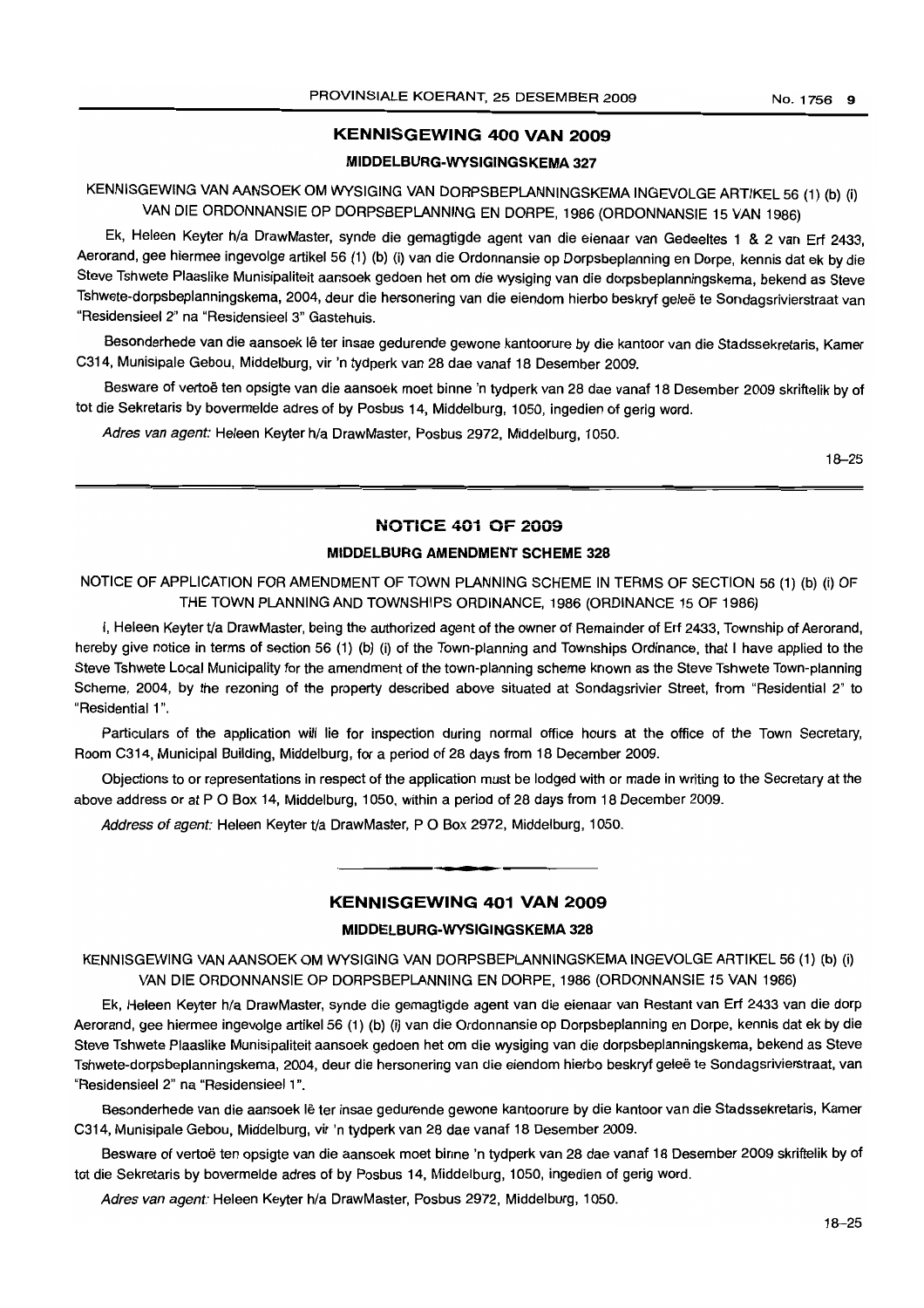#### **NOTICE 402 OF 2009**

#### **MIDDELBURG AMENDMENT SCHEME 329**

NOTICE OF APPLICATION FOR AMENDMENT OF TOWN PLANNING SCHEME IN TERMS OF SECTION 56 (1) (b) (i) OF THE TOWN PLANNING AND TOWNSHIPS ORDINANCE, 1986 (ORDINANCE 15 OF 1986)

I, Heleen Keyter *Va* DrawMaster, being the authorized agent of the owner of Portion 1 of Erf 392, Township of Middelburg, hereby give notice in terms of section 56 (1) (b) (i) of the Town-planning and Townships Ordinance, that I have applied to the Steve Tshwete Local Municipality for the amendment of the town-planning scheme known as Steve Tshwete Town-planning Scheme, 2004, by the rezoning of the property described above situated on Buitekant Street, from "Residential 1" to "Business 4" Offices.

Particulars of the application will lie for inspection during normal office hours at the office of the Town Secretary, Room C314, Municipal Building, Middelburg, for a period of 28 days from 18 December 2009.

Objections to or representations in respect of the application must be lodged with or made in writing to the Secretary at the above address or at P O Box 14, Middelburg, 1050, within a period of 28 days from 18 December 2009.

Address of agent: Heleen Keyter t/a DrawMaster, P O Box 2972, Middelburg, 1050.

# **KENNISGEWING 402 VAN 2009**

.**- .**

#### **MIDDELBURG-WYSIGINGSKEMA 329**

KENNISGEWING VAN AANSOEK OM WYSIGING VAN DORPSBEPLANNINGSKEMA INGEVOLGE ARTIKEL 56 (1) (b) (i) VAN DIE ORDONNANSIE OP DORPSBEPLANNING EN DORPE, 1986 (ORDONNANSIE 15 VAN 1986)

Ek, Heleen Keyter h/a DrawMaster, synde die gemagtigde agent van die eienaar van Gedeelte 1 van Erf 392, Middelburg, gee hiermee ingevolge artikel 56 (1) (b) (i) van die Ordonnansie op Dorpsbeplanning en Dorpe, kennis dat ek by die Steve Tshwete Plaaslike Munisipaliteit aansoek gedoen het om die wysiging van die dorpsbeplanningskema, bekend as Steve Tshwete-dorpsbeplanningskema, 2004, deur die hersonering van die eiendom hierbo beskryf gelee te Buitekantstraat, van "Residensieel 1" na "Besigheid 4" Kantore.

Besonderhede van die aansoek lê ter insae gedurende gewone kantoorure by die kantoor van die Stadssekretaris, Kamer C314, Munisipale Gebou, Middelburg, vir 'n tydperk van 28 dae vanaf 18 Desember 2009.

Besware of vertoë ten opsigte van die aansoek moet binne 'n tydperk van 28 dae vanaf 18 Desember 2009 skriftelik by of tot die Sekretaris by bovermelde adres of by Posbus 14, Middelburg, 1050, ingedien of gerig word.

Adres van agent: Heleen Keyter h/a DrawMaster, Posbus 2972, Middelburg, 1050.

18-25

#### **NOTICE 403 OF 2009**

#### SCHEDULE 8

[Regulation 11 (2)]

NOTICE OF APPLICATION FOR AMENDMENT OF TOWN-PLANNING SCHEME IN TERMS OF SECTION 56 (1) (b) (i) OF THE TOWN-PLANNING AND TOWNSHIPS ORDINANCE, 1986 (ORDINANCE 15 OF 1986)

#### **LEANDRAAMENDMENT SCHEME 105**

I, Thomas Philippus Ie Roux, being the authorised agent of the owner of the following properties: Portion of West Street, Leslie X1 and a portion of Main Road, Leslie X2, hereby give notice in terms of Section 56 (1) (b) (i) of the Town-planning and Townships Ordinance, 1986, that I have applied to the Govan Mbeki Municipality for the amendment of the town-planning scheme known as Leandra Town-planning Scheme, 1992, by the rezoning of the properties described above, situated at Leslie X1 and X2, from "Existing Public Street" to "Business 1".

Particulars of the application will lie for inspection during normal office hours at the office of the Municipal Manager, Central Business Area, Secunda, for the period of 28 days from 18 December 2009.

Objections to or representations in respect of the application must be lodged with or made in writing to the Municipal Manager at the above address or at Private Bag X1017, Secunda, 2302, within a period of 28 days from 18 December 2009.